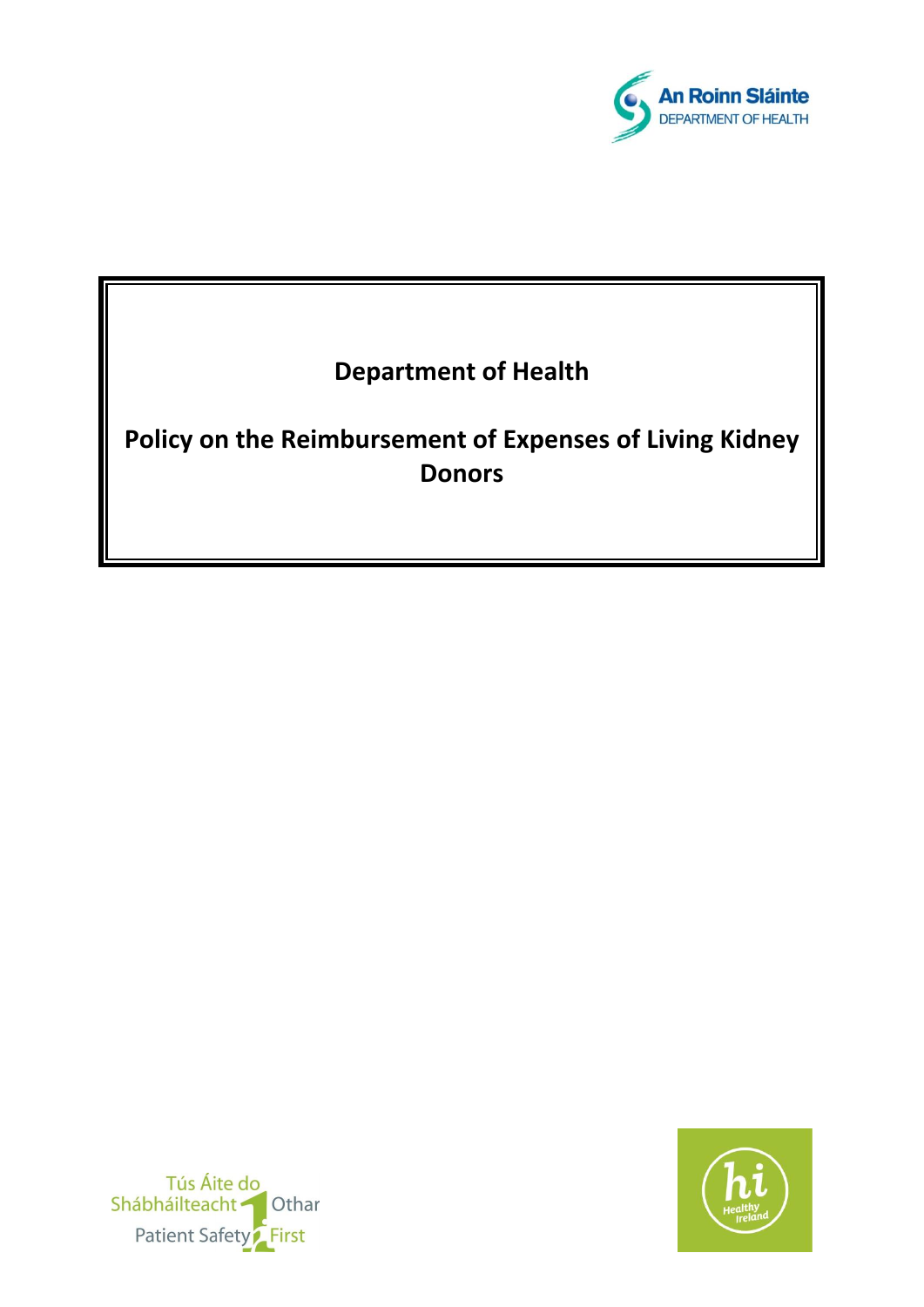# **DEPARTMENT OF HEALTH**

# **POLICY ON THE REIMBURSEMENT OF EXPENSES OF LIVING KIDNEY DONORS**

#### **INTRODUCTION**

Kidney transplantation is an established treatment for end stage kidney failure. It increases life expectancy and improves quality of life. The kidney transplantation service in Ireland is located at Beaumont Hospital and comprises the Living Donor Programme and the Deceased Donor Programme.

The Living Donor Programme at Beaumont Hospital has greatly improved the organ transplantation rates in Ireland and offers patients with end stage renal failure an opportunity to obtain a kidney transplant sooner than if they were solely listed on the deceased kidney donor list. Living donors are sourced from a patient's family, extended family and close friends. Ireland also participates in a "paired donation<sup>1</sup>" scheme with the UK.

#### **PURPOSE**

This policy has been adopted to address the issue of the costs incurred by donors participating in the Living Donor Programme in Ireland during the pre-operative and postoperative period. The implementation of this policy is intended to minimise financial disincentives for potential living donors, with a view to ensuring the pool of living kidney donors continues to expand.

#### **POLICY CONTEXT**

**.** 

The European Union (Quality and Safety of Human Organs Intended for Transplantation) Regulations 2012 (S.I. No. 325 of 2012) as amended set down the legal basis for this policy. These Regulations state that donation from deceased and living donors shall be voluntary and unpaid but that living donors may receive compensation for donation, provided it is strictly limited to making good the expenses and loss of income related to the donation.

S.I. No. 325 of 2012 confers a power on the Minister for Health to define the conditions under which such compensation may be granted, while avoiding any financial incentives or unjust reward for a potential donor.

 $1$  When a living kidney donor and recipient are incompatible or mismatched with each other, either by blood group or by tissue type, it may be possible for them to be matched with another donor and recipient pair in the same situation and for the donor kidneys to be exchanged or swapped. This means that the recipient receives a kidney from someone unknown and, at the same time, the donor gives to a recipient who is not known to him/her. The benefit of this type of donation is that each recipient receives a kidney transplant from a living donor that he/she would not have otherwise had.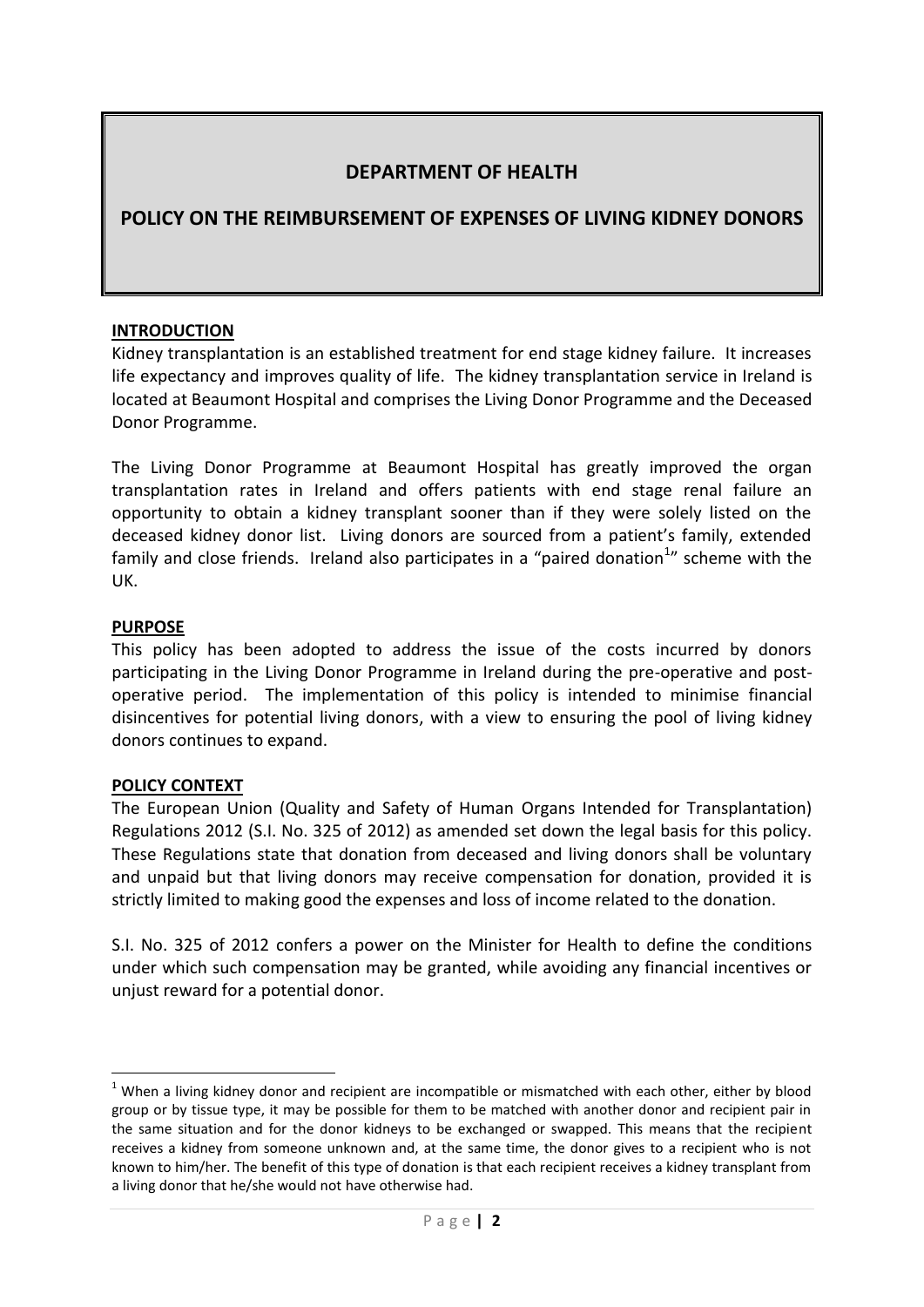# **PRINCIPLES**

- (a) This Policy is based on the premise that, although reimbursement may be granted, such reimbursement cannot confer any financial incentive or financial reward on a potential donor.
- (b) Donors should take all necessary steps to ensure that financial losses are minimised.
- (c) The donor must take personal responsibility for her/his own care and follow reasonable medical advice. Otherwise expenses may not be reimbursed.
- (d) Without exception, reimbursement of accommodation and/or travel expenses will be made in line with the HSE's National Financial Regulations. A copy of these regulations is available at [http://www.hse.ie/eng/staff/Resources/Financial%20Regulations.](http://www.hse.ie/eng/staff/Resources/Financial%20Regulations)
- (e) Relevant supporting documentation must accompany all claims for reimbursement.
- (f) The HSE reserves the right to seek any additional information it deems appropriate in confirmation of the claim from the donor or from third parties.
- (g) Only accommodation and travel expenses actually incurred will be reimbursed.
- (h) Loss of earnings may be reimbursed up to an upper limit of  $£10,000$ .
- (i) Vouched travel and accommodation expenses may be reimbursed up to an upper limit of €6,000.
- (j) The Department of Health and HSE do not bear any responsibility for the loss by the donor of any entitlement whatsoever as a result of their becoming a living kidney donor.

#### **WHO IS ELIGIBLE TO APPLY FOR REIMBURSEMENT?**

This Policy applies to the person who has been selected as a potential donor (i.e. to attend the one day assessment) by the Living Donor Programme at Beaumont Hospital and to those who, under the clinical supervision of the National Renal Transplant Programme in Beaumont, travel to the UK for a paired kidney donation (reimbursement for any expenses covered by other agencies in the UK will not be made).

An Irish citizen who travels abroad to donate a kidney to a person on a waiting list in another jurisdiction will not be eligible for reimbursement under this Policy. The arrangements for any such donation and transplant will be a matter for the jurisdiction involved.

If the selected donor (i.e. a person who attended the one day assessment) is subsequently deemed unsuitable to proceed to donation, that person's travel and accommodation costs (incurred up to the date where it is determined that the donation will not proceed) will be considered eligible for reimbursement.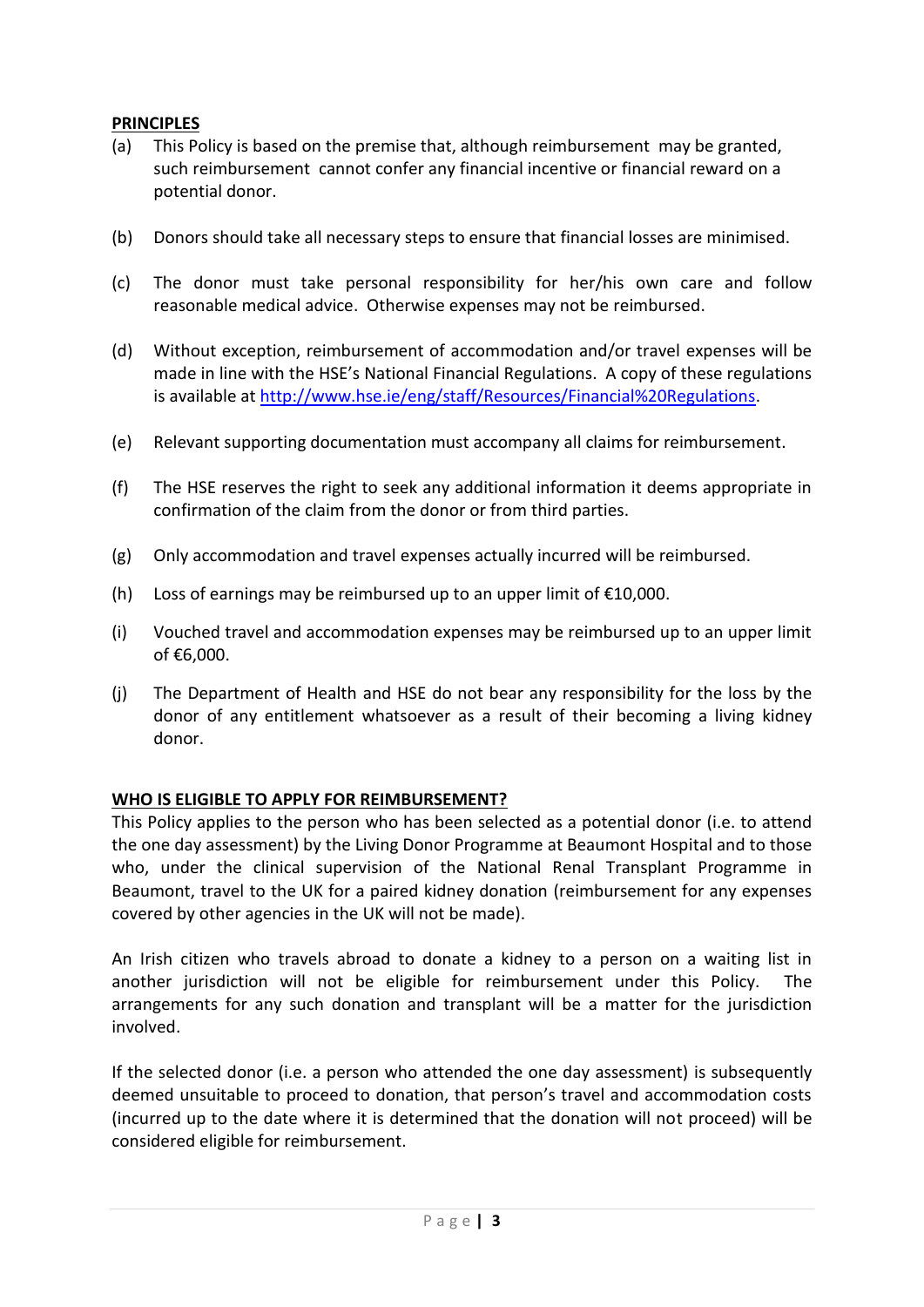## **PERIOD OF COVER**

Reasonable travel and accommodation expenses incurred from when the donor has been selected as a potential donor through to the in-patient stay when the donation takes place and for up to 12 weeks post-donation are eligible for reimbursement.

Loss of earnings incurred from the time the donation takes place to up to 12 weeks postdonation are eligible for reimbursement.

#### **ELIGIBLE EXPENSES**

## General

- Only those expenses that are directly attributable to the organ donation will be considered for reimbursement. This includes the cost of obtaining medical certificates.
- The best evidence available should be submitted by the living donor i.e. receipts, invoices, statements.
- In line with the HSE's National Financial Regulations, payments may not be made without the supporting documentation. Therefore it is incumbent on each person seeking reimbursement to ensure original receipts are obtained, kept and submitted.
- Reimbursements will be net of any other reimbursement paid or due to the donor through any other method or scheme - e.g. health insurance, life assurance, employee assistance scheme, long term illness insurance, financial support from a charity or voluntary organisation.

#### Loss of Earnings

Loss of earnings incurred by a salaried/waged donor or a self-employed donor for up to 12 weeks post-donation may be considered for reimbursement, up to a cap of €10,000, on the provision of relevant supporting documents.

# *Salaried/Waged Donors*

Salaried/waged donors must submit a letter from their employer detailing how much the employer will pay the donor for the period up to 12 weeks post-donation. If the donor will be fully paid by their employer during this period, they will not be eligible for any reimbursement for loss or earnings.

In cases where a salaried/waged donor will not be paid by their employer for any, or for a portion, of the 12 week period following donation, they must submit details from the Department of Social Protection, or any income continuance plan or other similar policy, detailing what benefits, if any, they will be entitled to during the period.

Salaried/waged donors must provide their most recent P60 and payslips for the 6 months preceding donation. In exceptional circumstances, payslips for the preceding 3 months will be accepted.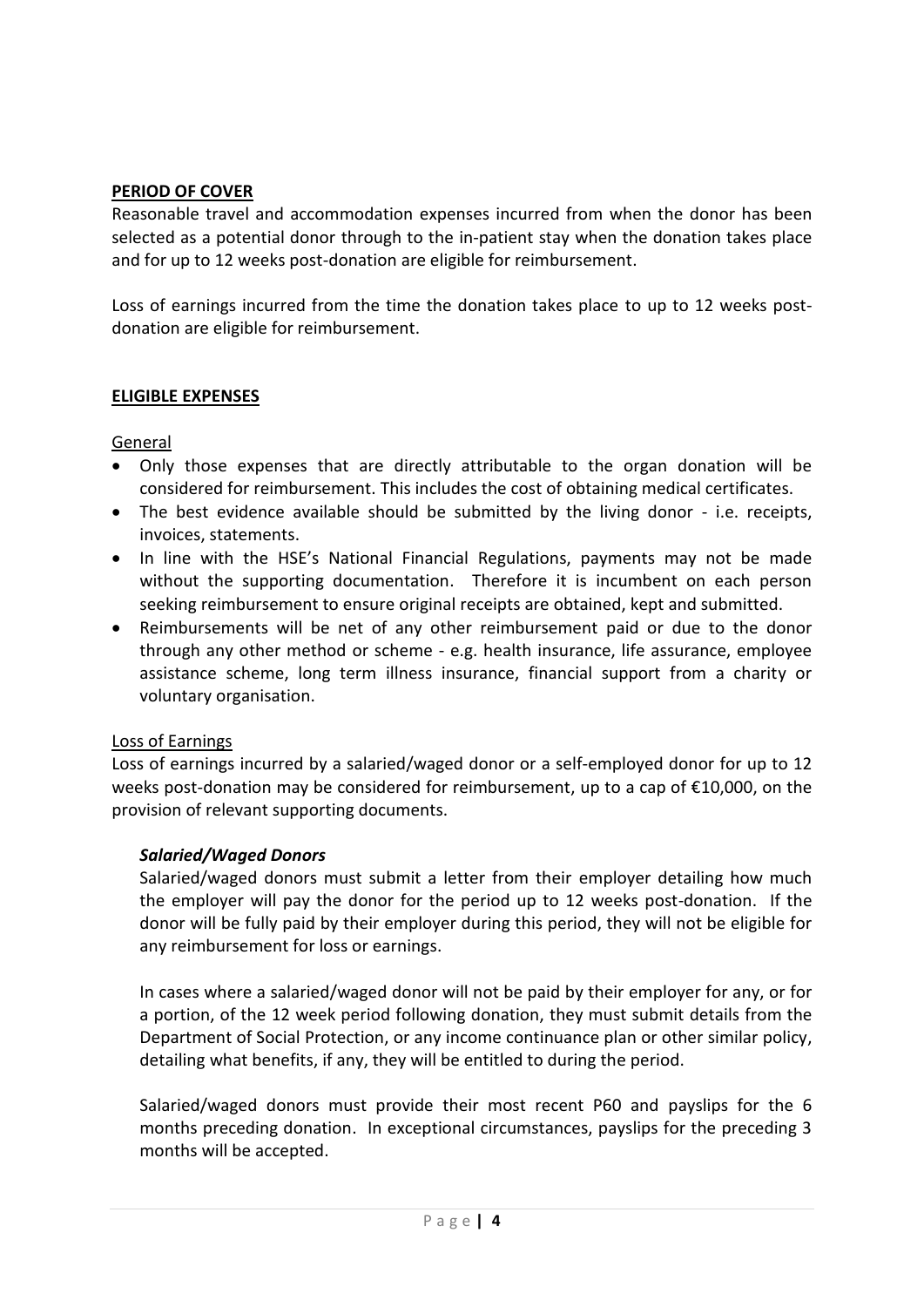Only the difference between the donor's average net pay<sup>2</sup> and the total of any payments made by their employer, the Department of Social Protection or on foot of any insurance policy etc., will be eligible for reimbursement. The maximum period for which a donor may claim for reimbursement of loss of earnings is 12 weeks from the date of donation. If the donor is out of work for longer than 12 weeks following donation, they will not be eligible for reimbursement of loss of earnings after the initial 12 week period.

All donors will be required to submit medical certificates from their treating consultant or GP as well as written confirmation of the date of return to work from their employer.

Overtime payments, shift allowances or other similar payments will not be eligible for reimbursement, irrespective of whether they comprise a regular portion of the donor's salary.

Every effort will be made to reimburse the donor according to their usual pay cycle i.e. weekly, fortnightly or monthly payments.

#### *Self-employed Donors*

Self-employed donors must submit a Notice of Assessment and the Revenue Commissioner's Form 11. Reimbursement for a 12 week period will be calculated on the basis of 12/52 of the donor's income in the preceding 12 months tax period.

As some donors may return to work earlier than 12 weeks post-donation, a medical certificate and a return to work certificate from the donor's GP or treating physician must also be submitted.

#### Department of Social Protection Schemes

A donor who is in receipt of a payment from any Department of Social Protection Scheme will continue to have this payment made (provided such payments are in line with their normal rules and regulations) for a period of up to 12 weeks from donation. The Living Donor Programme at Beaumont Hospital will make the necessary arrangements with the Department of Social Protection in consultation with the donor.

#### Travel Expenses

**.** 

Reasonable travel expenses, incurred by an individual in relation to the living donor process will be considered for reimbursement. As a general rule, the most economically advantageous mode of transport should be used. Standard class fare only will be considered for reimbursement. The donor must submit original receipts which must coincide with an appointment date with the Living Donor Programme in Beaumont Hospital or, in the case of paired or direct kidney donation, receipts must coincide with an appointment date in the relevant hospital.

 $2$  For the purpose of this Policy, net pay is the average pay received over the 6 months preceding donation following statutory deductions. Overtime and other non-standard payments will not be recognised in this regard.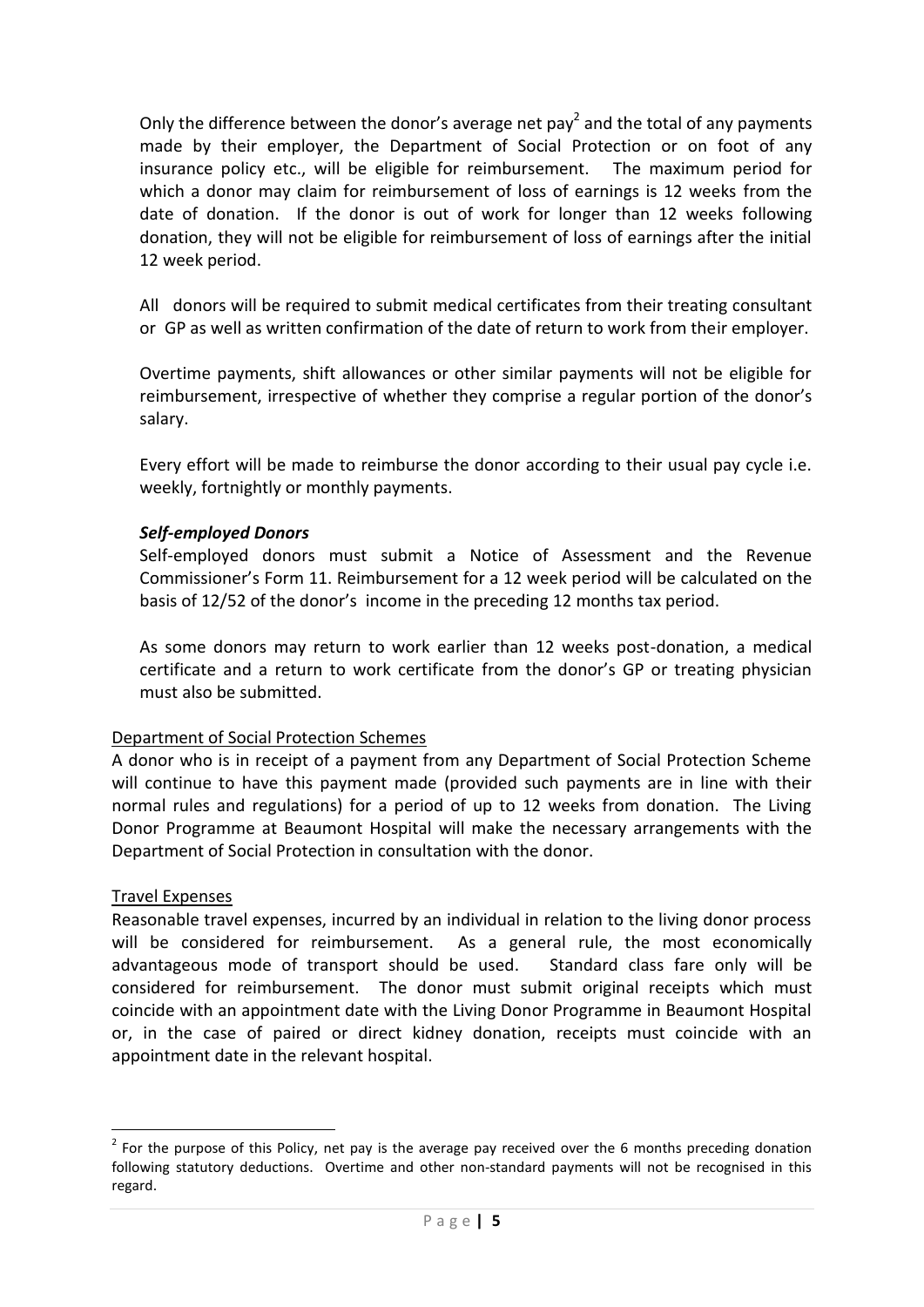When a donor travels by car, reimbursement will be calculated with reference to the AA Routeplanner, calculated on the day the claim is processed. This website provides calculations of the distance travelled and the average fuel cost. Please see www.theaa.ie/routes.

Hospital parking and toll charges will also be considered for reimbursement. Receipts must be submitted.

## Accommodation

If overnight accommodation is required, this must be approved in advance by the Living Donor Programme. Only the vouched cost of the accommodation (bed and breakfast) will be considered for reimbursement up to a maximum of €110 per night. The donor must submit the original receipt which must coincide with an appointment date with the Living Donor Programme in Beaumont Hospital.

Where a donor wishes to extend his/her stay for any reason, including to remain with the recipient of the organ, all costs associated with this period will not be reimbursed.

#### **KIDNEY DONATIONS IN IRELAND INVOLVING OVERSEAS DONORS**

In some instances, donors may travel from another jurisdiction to donate to a person under the clinical supervision of the Renal Transplant Programme in Beaumont.

In general, a preliminary assessment of overseas donors may be provided in their normal country of residence. International travel costs and accommodation expenses will be reimbursed in accordance with the procedures set out in this Policy. Some testing will be carried out prior to surgery at Beaumont Hospital and expenses during the person's stay in Ireland may be reimbursed in line with the criteria applying to Irish-based donors.

#### **IMPLEMENTATION OF THE POLICY**

The reimbursement scheme will be managed by the Health Service Executive within the limits of the budget provided for any calendar year.

The scheme will be administered by the HSE's Living Donor Reimbursement Office. The donor's claim must be approved by the Living Donor Programme at Beaumont Hospital before being submitted to the Living Donor Reimbursement Office. The Living Donor Programme must keep appropriate records to facilitate the validation of claims.

The Living Donor Reimbursement Office will develop a database to record all claims and must validate this with the Living Donor Programme. Expenses submitted for reimbursement will be strictly validated to ensure that they are reasonable and appropriate. Correspondence from the Living Donor Reimbursement Office to patients outlining payments being made pursuant to a claim under this scheme will be set out in a comprehensive tabular format so that patients may readily see the value of the claim approved/declined.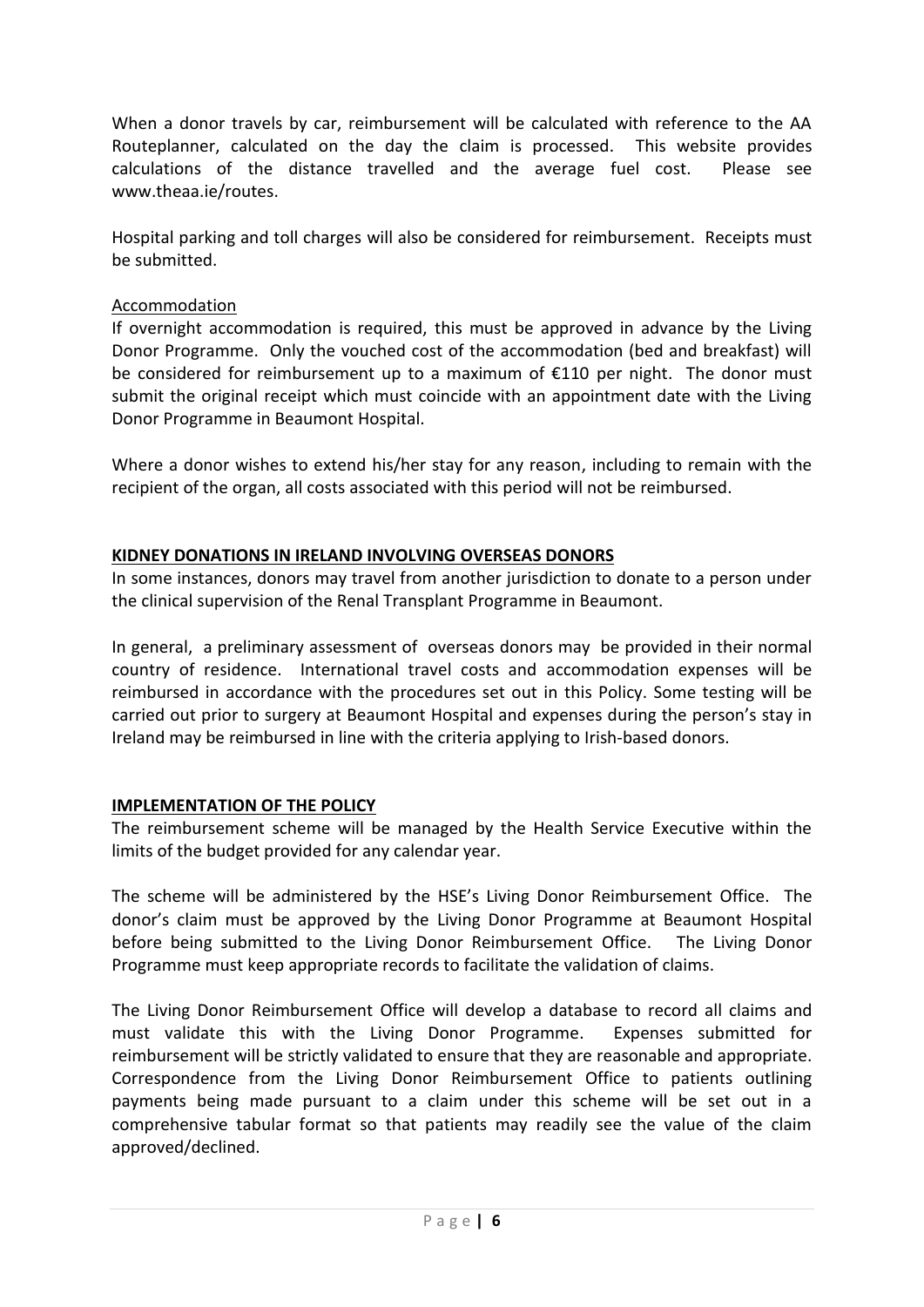The HSE's Organ Donation and Transplant Ireland (ODTI) will be responsible for ensuring that claims are properly validated and will reimburse the Living Donor Reimbursement Office accordingly.

There is no discretion to make ex gratia or once off payments to patients outside the terms of this policy.

Donors may be assisted with their claim by the Living Donor Reimbursement Office who will explain this Policy to them in advance of donation.

# **GOVERNANCE**

A governance structure will be agreed between the HSE's Organ Donation and Transplant Ireland (ODTI), the Living Donor Reimbursement Office and the Living Donor Programme to provide the appropriate level of scrutiny for all claims. This will be designed to support the timely and consistent payment of legitimate claims only, and to provide a robust risk management strategy to underpin the policy.

The Living Donor Reimbursement Office and the Living Donor Programme will establish appropriate procedures to ensure that all information submitted for reimbursement is correct and legitimate and that appropriate records are kept.

All information, in whatever form, on the implementation of the reimbursement scheme shall be made available to the HSE's Organ Donation and Transplant Ireland (ODTI) and the Department of Health on request for audit or other purposes.

In line with section 6 of the Finance Act 2014, payments made under this Policy are exempt from income tax and are not reckoned in computing income for the purposes of the Income Tax Acts.

# **APPEALS**

In cases where the Living Donor Reimbursement Office does not reimburse a particular expense, an appeal of this decision may be made to the HSE's Organ Donation and Transplant Ireland (ODTI). Such appeals will be considered under the appeals process set out in Appendix 1 and the outcome, including the rationale for the decision arrived at will be made known to the applicant in writing by the decision maker in the ODTI.

The donor also has a right to appeal to the Office of the Ombudsman**.**

# **EFFECTIVE DATE**

This revised Policy is effective from 7 June 2016.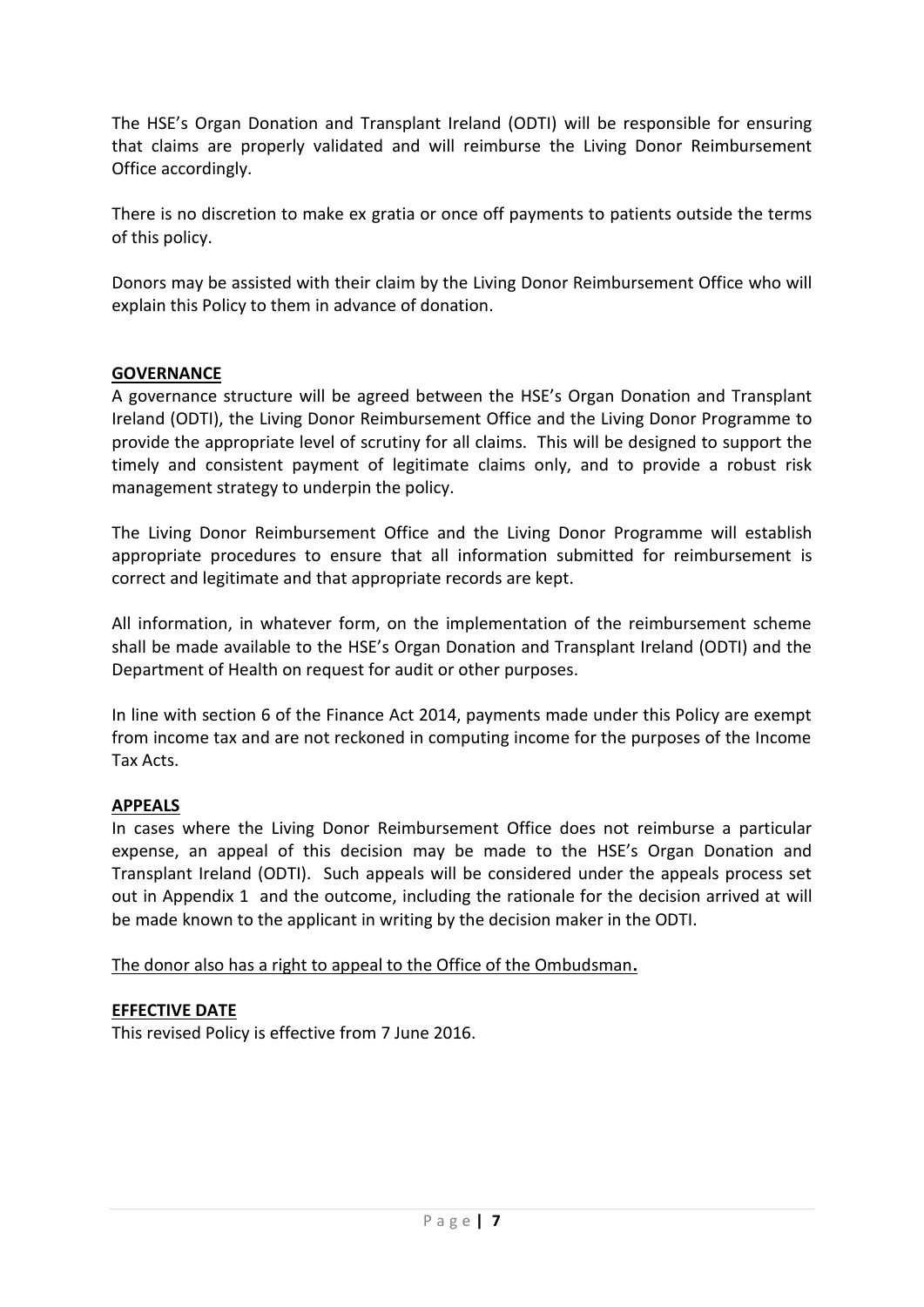## **POLICY REVIEW DATE**

The Department of Health will review this Policy two years from the date of implementation. No amendments may be made in regard to the implementation of the Policy without the prior approval of the Department of Health.

**Cancer, Blood & Organs Policy Unit Department of Health June 2016**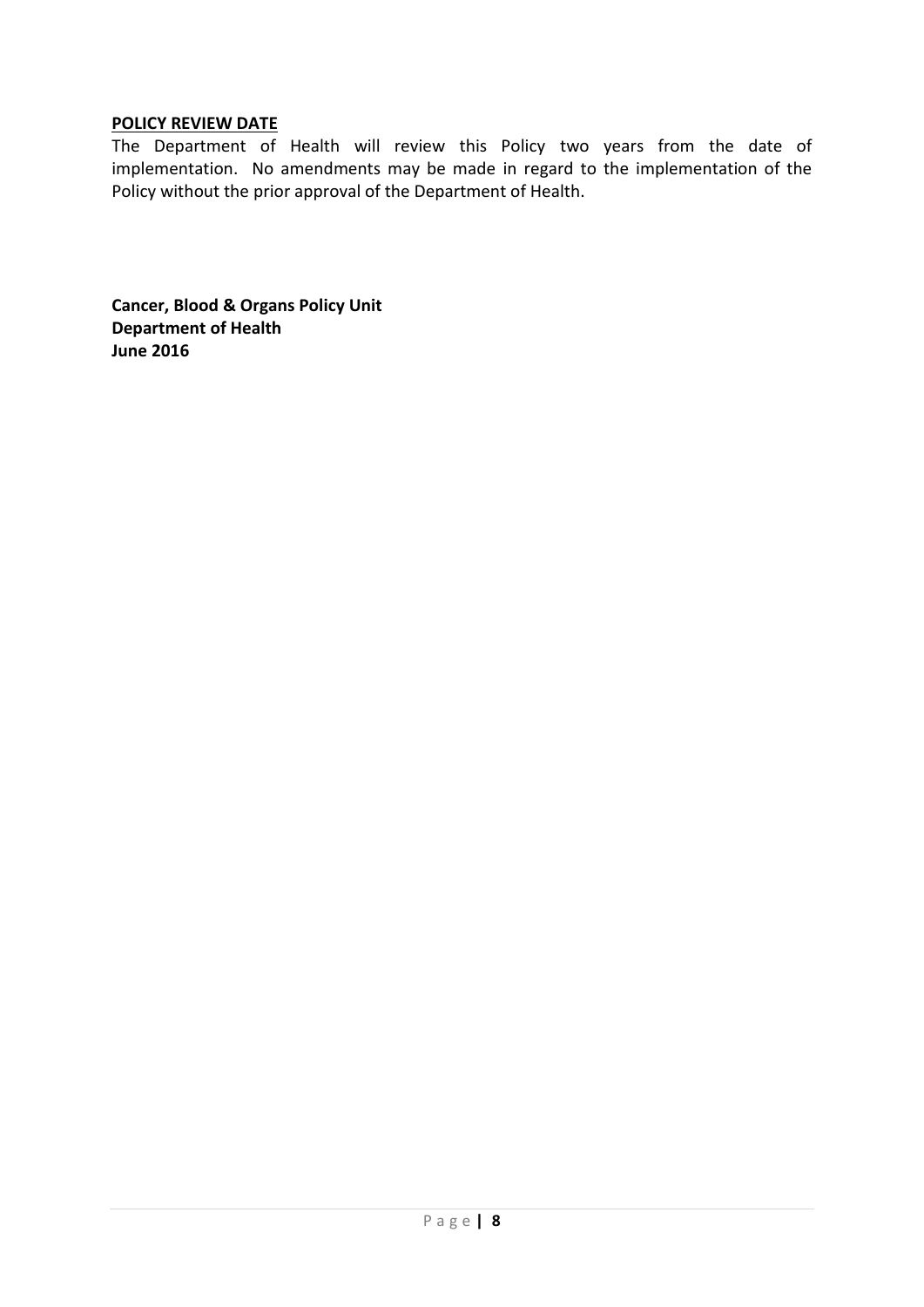# **Appeals Procedure**

# **Policy on the Reimbursement of Expenses of Living Kidney Donors**

The Department of Health Policy on the Reimbursement of Expenses of Living Kidney Donors addresses the issue of the costs incurred by donors participating in the Living Donor Programme in Ireland during the pre-operative and post-operative period. For the purpose of this Appeal Procedure that Policy document will from here on be referred to as the Policy.

The European Union (Quality and Safety of Human Organs Intended for Transplantation) Regulations 2012 (S.I. No. 325 of 2012) set down the legal basis for the Policy. These Regulations state that donation from deceased and living donors shall be voluntary and unpaid but that living donors may receive compensation for donation, provided it is strictly limited to making good the expenses and loss of income related to the donation.

The HSE's Living Donor Reimbursement Office based in Kilkenny administers the assessment of claims for reimbursement under the Policy. In doing so the Living Donor Reimbursement Office (LDRO) examines eligible receipts, payslips and other evidence of relevant expenses against the criteria set out in the Policy.

It is recognised that from time to time a patient may not be satisfied with the level of reimbursement approved by the LDRO. In such instances a patient is given the right to appeal the decision.

In line with the Living Donor Reimbursement Policy, appeals will be submitted to the HSE's Organ Donation and Transplant Ireland (ODTI) for decision.

In keeping with the principles of an equitable and transparent process the following are governing rules for the review of an appeal:

- The most senior officer in the LDRO is a Grade VII; therefore the officer who reviews the appeal must be of a more senior grade.
- Upon receipt of the appeal letter the ODTI must acknowledge receipt of same to the appellant identifying the more senior officer who will issue a decision on the appeal.
- The ODTI decision maker will act professionally and impartially in evaluating an appeal.
- The ODTI has ten working days from the date of receipt of an appeal on which to issue a decision unless otherwise notified to the appellant (e.g. if the officer will be/is on leave during the relevant 10 working days).